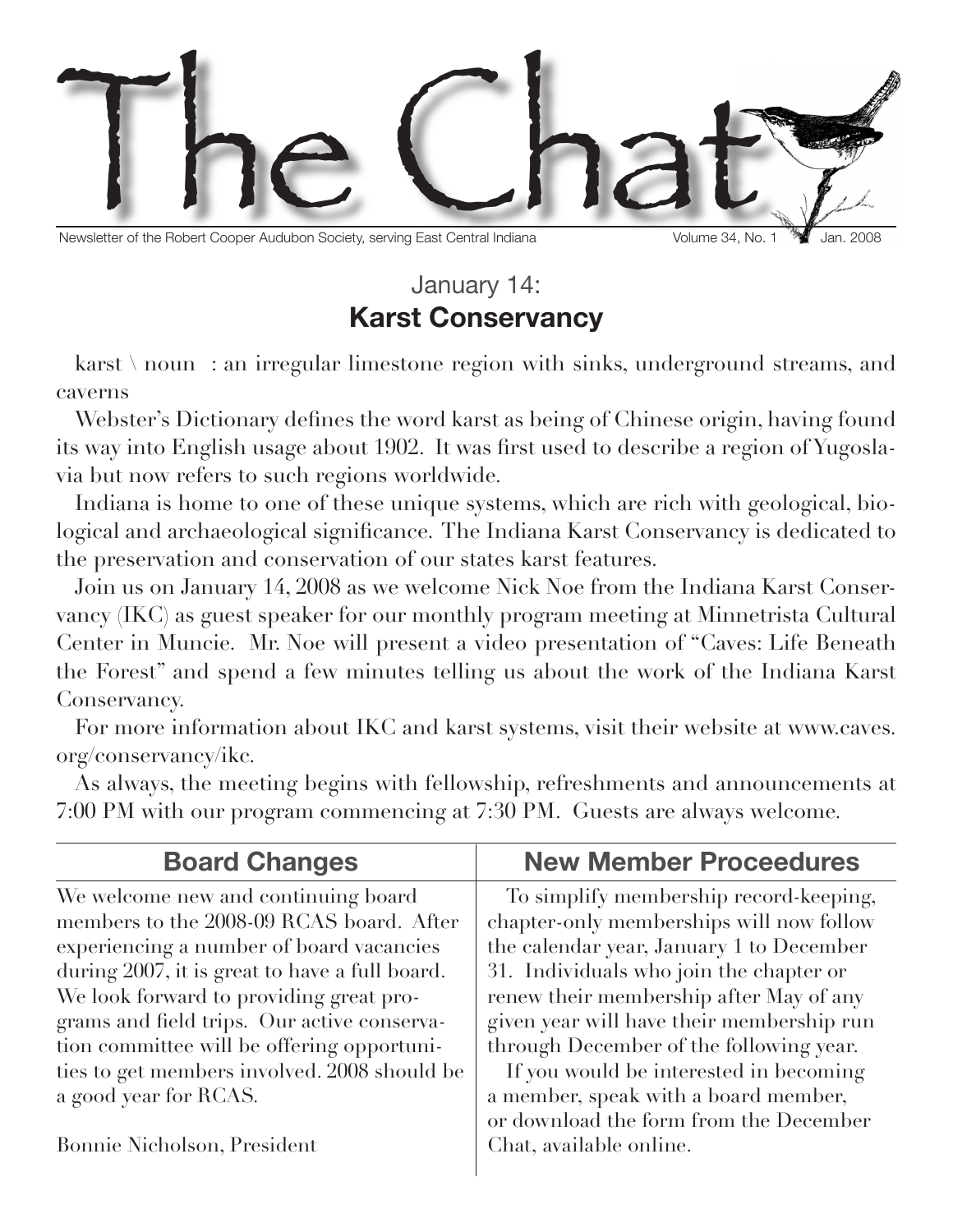## The Painted Bunting: January Bird of the Month

*Painted Bunting: Passerina ciris* By Helen Twibell



The painted bunting has been called the most distin c t i v e l y and most spectacularly colored of

all the songbirds of N. America, and up to this point it has been a mystery bird to most bird fanciers of Indiana. The painted bunting has traditionally been a resident of the southern states from Mississippi down through Florida. Recently, however, discoveries have been made which lead bird experts to believe that these tropically-colored birds may be in the process of enlarging their territory.

In the book, The Birds of Indiana, by Mumford and Keller, we read in a very brief painted bunting article that an adult male specimen was taken in Indianapolis in April of 1866 and placed in the California Academy of Science. It is also stated in this book that a dead male was found next to the City-County Building in Indianapolis in May of 1983. This specimen was prepared and placed in the Joseph Moore Museum at Earlham College. We quote verbatim: "Recently there have been a number of extra-limital records of the painted bunting in the Midwest; this gorgeous bird may be expanding its territory."

In November of this year

2007, an appliance repairman happened to espy a copy of one of my bird books on my kitchen table. He commented that he enjoys birds and went on to describe an unusual neon-colored bird he has seen on his way to work. His home is in the rural area around Upland, Indiana, and in the spring on driving to and from his work in Muncie, he passes a large woods where he sees this bird in great numbers, near the road in a swampy area where the undergrowth is tangled and bushy. He said that the smalllike, sparrow-sized bird is colorful with feathers of red, blue and green and shows up brilliantly, even in the shadowy forest edge. He also said that the songs of the birds, sung from the treetops, paired with the din of so many croaking frogs in the swamp is almost deafening in its intensity. I found this multicolored species in the Audubon Guide which established that our mystery bird is indeed the painted bunting.

The adult male has a deep blue head, red underparts, a green back and a red rump. The female has an overall greenish plumage which is more darkly above than below. The buntings eat seeds primarily, and insects during breeding season. Foxtail seed is a favorite. The nest is an open cup, woven of roots and animal hair.

The population of the painted bunting in the southern states has declined in the past few decades. This may be due to loss of habitat, parasitism by cowbirds and trapping for pet trade on the wintering grounds of Mexico. In 2001 Audubon worked with the U.S. Fish and Wildlife Service and the Mexican government to establish an endangered species status for the painted bunting. Audubon also recommended to the Mexican government that the painted bunting be removed from local trade since they are popular as cage birds, and in Mexico thousands are taken to export to bird dealers in Europe.

If you have happed to spot any of these wonderfully colored painted buntings in Indiana, you are indeed fortunate. If this be so, please let us hear about it at: bandhtwibell@pcdoctors1.com.

### **Field Trip**

Indiana Audubon Society will have its annual eagle watch field trip on Saturday, January 26, 2008. RCAS members are invited to join the group. The Cayuga Duke Energy Power Plant will be open that week-end as well for the public to enter the station property to view wintering eagles. The IAS trip is an all day auto tour. If you are in interested, contact Bonnie Nicholson at nickrb69@yahoo.com or 765-238-0543 or visit the IAS website at www.indianaaudubon.org.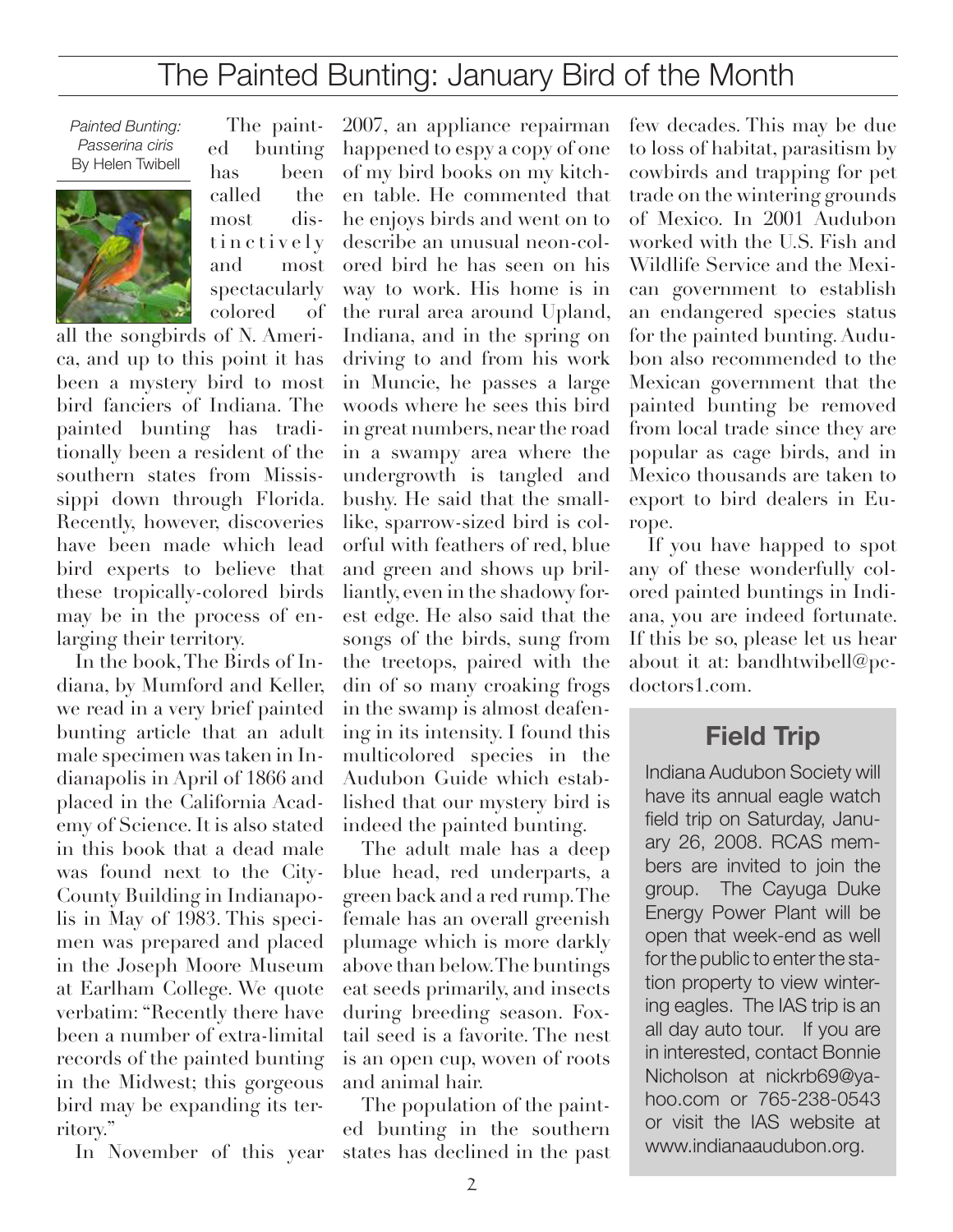# The 2007 Audubon WatchList



#### **A Call to Action**

Audubon and the America Bird Conservancy have joined forces to rally conservationists around America's most imperiled birds. WatchList 2007, a new analysis from these leading bird conservation organizations, uses the latest available research from the bird conservation community along with citizen science data from the Christmas Bird Count and the annual Breeding Bird Survey to identify 176 species in the continental U.S. and 38 in Hawaii that are in need of immediate conservation help. It is a

call to action to save species fighting for survival amid a convergence of environmental challenges, including habitat loss, invasive species and global warming.

#### **A Tool for Conservation**

Identifying the species at greatest risk is the first step toward saving them. It helps target public policies, funding support, conservation initiatives and public commitment on the species and habitats that need it most. The newest chapter in Audubon's ongoing State of the Birds Reports, WatchList 2007 lays the groundwork for an "industry standard" to guide conservation priorities among conservation organizations and government agencies. By dividing imperiled birds into 59 continental and 38 Hawaiian "red" species, and 117 "yellow" species, WatchList 2007 helps focus highest attention on the species of greatest concern (red), while also highlighting "yellow" species while there is still time to keep them off the red list. The names of these species may be less familiar than those on Audubon's roster of Common Birds in Decline, but WatchList birds need even more urgent attention. In many cases, by helping them we can also help many of the other birds at risk.

#### **Which Species? Why?**

Birds that rely on virtually every kind of habitat found in the U.S. are found on WatchList. Global warming threatens feeding grounds for seabirds like Xantus' Murrelet and breeding grounds for songbirds like the Saltmarsh Sharp-tailed Sparrow. Drought is having devastating consequences for grassland birds like Gunnison's Sage-Grouse and the Lesser Prairie-Chicken. Hawaiian species are losing ground to invasive, non-native species of animals and plants. Meanwhile, coastal development, industrialized farming practices, pollution, energy development and suburban sprawl are eliminating and degrading the places many of these species need to feed, rest and breed.

#### **Together We Can Make a Difference**

WatchList is about the power of concerned people to make a difference for birds and for tomorrow. The citizen scientist volunteers who report their observations in Audubon's Christmas Bird Count and/or the U.S.G.S Breeding Bird Survey provided the data needed for this comprehensive analysis. Now, the same commitment and dedication that produced the findings is essential to addressing their cause. Only citizen action can fuel the changes that will improve the outlook for WatchList species.

*Information from: http://web1.audubon.org/science/species/watchlist/ To view more information about the WatchList, please visit the above Web site.*